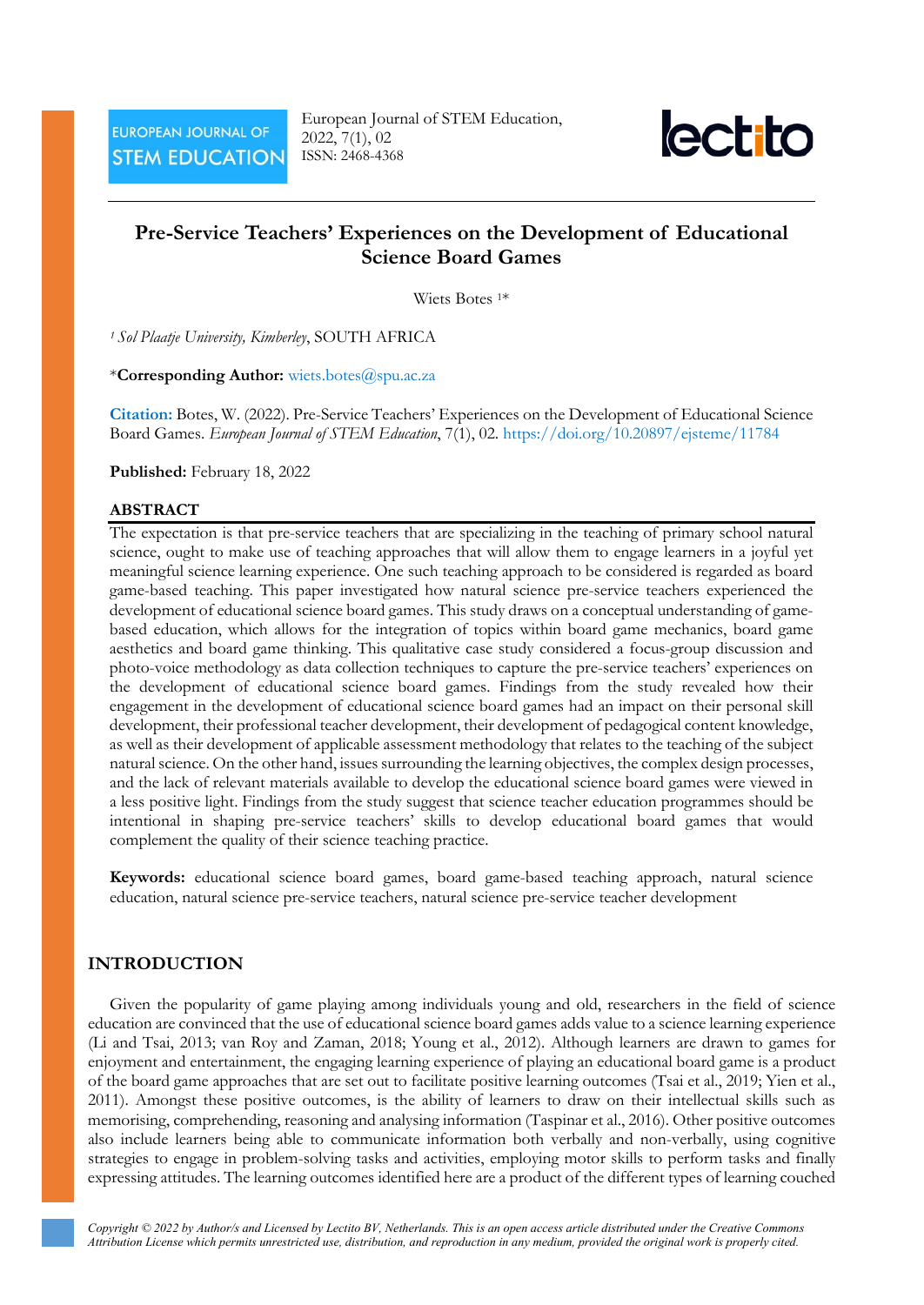within a board game-based teaching approach. From the literature, one finds that a board game-based teaching approach promotes active learning, cooperative learning, collaborative learning, learning through problem-solving and learning through role-playing, to name but a few (Gagné, 1985; Sousa and Rocha, 2019).

However, these pedagogical principles solely do not constitute an interesting and attractive educational board game that will necessarily motivate learners to play. Li and Tsai (2013) explain that features such as game rules, game instructions, game design, game interactivity, game feedback and game challenges are key towards eliciting an immersive board game-based learning experience. By drawing on these board game features and pedagogical principles, educators will be in a position to expose learners to a joyful, yet meaningful learning experience. The effectiveness of board game-based learning, specifically in the context of natural science education, has been well documented in recent years (Rowe et al., 2017). A study conducted by Hussein et al. (2019) documented how learners who were exposed to board game-based science learning showed improved cognitive gains in the mastering of topics related to life and living, matters and materials, energy and change and earth and beyond, compared to those learners who received traditional instruction. Work done by Tsai et al. (2019) described how learners' engagement in board game-based learning positively affected their motivation and attitudes to learning topics that relate to the natural science school syllabus.

Given the learning benefits offered by the board game-based teaching approach, some researchers predict that the use of educational science board games is likely to become more mainstream in the coming years, especially in the primary education schooling context (Berland and Lee, 2011). Consequently, the capability of board gamebased teaching raising learners' motivation and interest in learning natural science, has drawn the attention of curriculum planners and developers in the field of initial teacher education (Tsai et al., 2019). For this reason, teacher development programmes are intentional in exposing pre-service teachers in development to the features and pedagogical principles of the board game-based teaching approach (Kaimara et al., 2021). It is against this background, that the School of Education at a selected South African university strives towards creating awareness amongst natural science pre-service teachers in applying features and pedagogical principles of the board gamebased teaching approach in their teaching practicum, as part of their teacher development. In the School of Education, the natural science pre-service teachers are made aware of the educational benefits of game-based learning in their teaching didactic modules. The expectation is that the natural science pre-service teachers be able to design and develop their own educational science board games that are underpinned by the pedagogical principles of board game-based teaching. In doing so, the natural science pre-service teachers are not only required to learn theory and understand why theory is important but also learn to apply theory in their teaching practice, hence the phrase from theory to practice (Epstein, 2019). However, given this task, it will be interesting to unravel how the natural science pre-service teachers experienced the process of developing educational science board games. It is for this reason that this study sought to investigate how the natural science pre-service teachers experienced the development of educational science board games.

Conducting this study is important for several reasons. In the first instance, the study amplifies the pre-service teacher-voice in their quest to develop educational science board games. As teacher educators in a school of education, we also intend to learn from the subjective experiences offered by the pre-service teachers in terms of developing educational science board games. Their rich experiences will come in handy to make us realise how we can better structure our teacher developmental material to cater for a board game-based teaching approach. In addition, their experiences will also come in handy to experiment how the ideals of board game-based education might reflect in other subject specialisations, such as mathematics, technology, and social science education.

### **RATIONALE FOR THE STUDY**

The School of Education at a selected South African university is intentional in its drive to expose natural science pre-service teachers in development to creative and innovative teaching approaches. One such teaching approach, is referred to as board game-based teaching. In exposing natural science pre-service teachers to the aspects of board game-based teaching, they are made aware of the implications, educational benefits and limitations regarding board game-based education. In addition, the natural science pre-service teachers in School of Education are also tasked to design and develop their own educational science board games. In doing so, the natural science pre-service teachers are required to apply their knowledge and understanding of board game-based education into real-life teaching practice. However, given this task, little to no effort had been made by us as teacher educators in the School of Education to unravel how the natural science pre-service teachers ultimately experienced the process of developing educational science board games. It is with this argument in mind that this paper investigates how the natural science pre-service teachers experienced the development of educational science board games.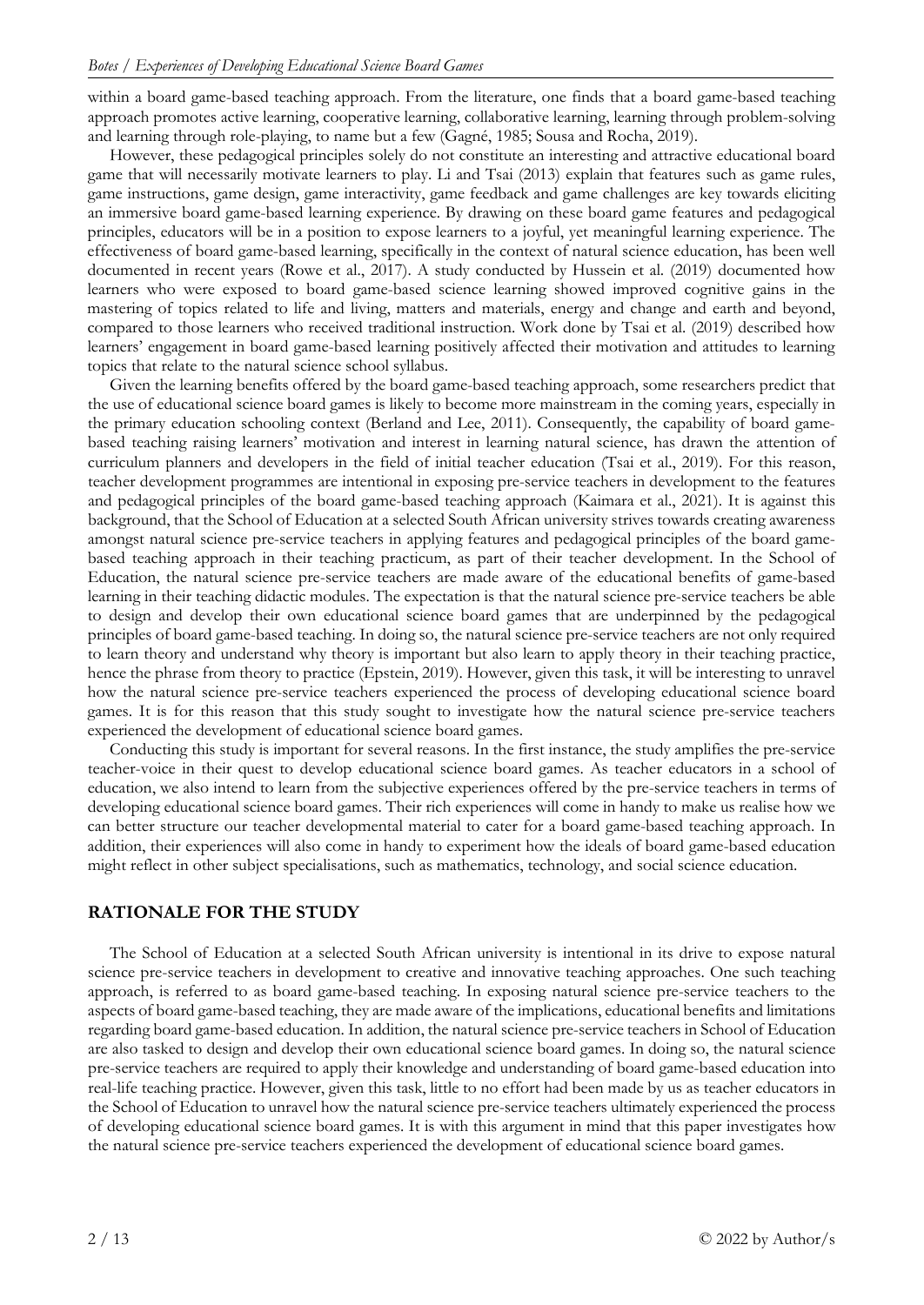### **GAME-BASED EDUCATION**

Over the last couple of decades, the use of game-based education has gained momentum as a useful teaching approach (Boghian et al., 2019; Bidarra and Rusman, 2017). Apart from eliciting a joyful learning experience, gamebased education provokes what Greenhalgh et al. (2019) refer to as a "deep and engaging learning experience". The authors explain, that game-based education enables an educator to make use of interactive game-based material in order to stimulate the higher-order thinking of learners (Greenhalgh et al., 2019). Game-based education allows learners to engage in learning activities that require a level of recalling, analysis, application and evaluation of knowledge (Coil et al., 2017).

Some scholars are of the view, that a game-based education allows educators to create educational exercises that are tailored to achieve the requirement of a particular learning outcome (Bidarra and Rusman, 2017). For example, an educator can select a lesson topic and integrate the topic within particular game feature designs such as simulations, role-playing, educational card games and educational board games, to mention a few. Educational board games, in particular, is considered a highly versatile and flexible medium that enables learners to engage in tasks that stimulate learners' cognitive domain (for example, learners' development of knowledge and intellectual skills and abilities), affective domain (for example, learners' shaping of feelings, attitudes, and emotions) and psychomotor domain (for example, learners' physical movement, coordination, and use of motor-skills) (Noda et al., 2019).

Targeting these domains also requires learners to draw on their five senses, which includes learners' ability to see, hear, smell, touch, and move (Chiarello and Castellano, 2017). This echoes the view of Higgins and McFeetors (2019) when they refer to the diverse manner through which learners learn and express themselves in a learning situation. Bidarra and Rusman (2017) add, that the use of educational board games allows educators to formulate lesson goals that are aligned to the instructional objectives of the board game. In following these instructional objectives, learners are motivated to acquire knowledge through engaging in the educational board gameplay. This approach, according to Chiarello and Castellano (2017), serves as a means to initiate learners' creative thought processes.

In addition, it has been suggested that the use of educational board games is key in simplifying learners' understanding of subject-content material (Eriksson et al., 2021). Noda et al. (2019) explain that learners' engagement in educational board games fosters their development of non-cognitive attitudinal skills such as the ability to persevere in a task, be conscientious, and work together as a team by communicating and respecting each other's viewpoints. Another benefit that relates to the learners' engagement in educational board gameplay deals with their development of cognitive skills such as their ability to think, read, learn, remember, reason, and pay attention (Bayeck, 2018). It is for this reason that the use of educational board games is considered valuable in eliciting interactive, cooperative and collaborative learning in the classroom (Higgins and McFeetors, 2019). Boffa et al. (2020) add that learners' engagement in educational board gameplay further results in an element of competitiveness. The latter, in turn, serves to motivate and encourage learners to commit and participate in the educational experience (Hallifax et al., 2019).

Finally, the use of educational board games further allows educators to draw on different types of knowledge. This particular feature creates the possibility for educators to integrate ideas and concepts from other subject disciplines into what Bidarra and Rusman (2017) refer to as a cohesive "world picture". This multi- or transdisciplinary exercise is particularly valuable in making learners aware of the cross-curricular nature of knowledge that informs the school syllabus.

### **RESEARCH METHODOLOGY**

This study was qualitative in nature and followed a case study research design. The case included that of 7 finalyear natural science pre-service teachers and their experiences regarding the development of educational science board games.

#### **Data Collection and Procedures**

The study made use of two data collection techniques, namely a focus group discussion and photo-voice methodology. Data collection for the study took place over a period of two days within the academic programme of the pre-service teachers. In order to achieve the aim of the study, which was to investigate how natural science pre-service teachers experienced the development of educational board games, a series of research questions were considered. These questions were, as follows:

1. Which skills did the natural science pre-service teachers attain by engaging in the development of educational science board games?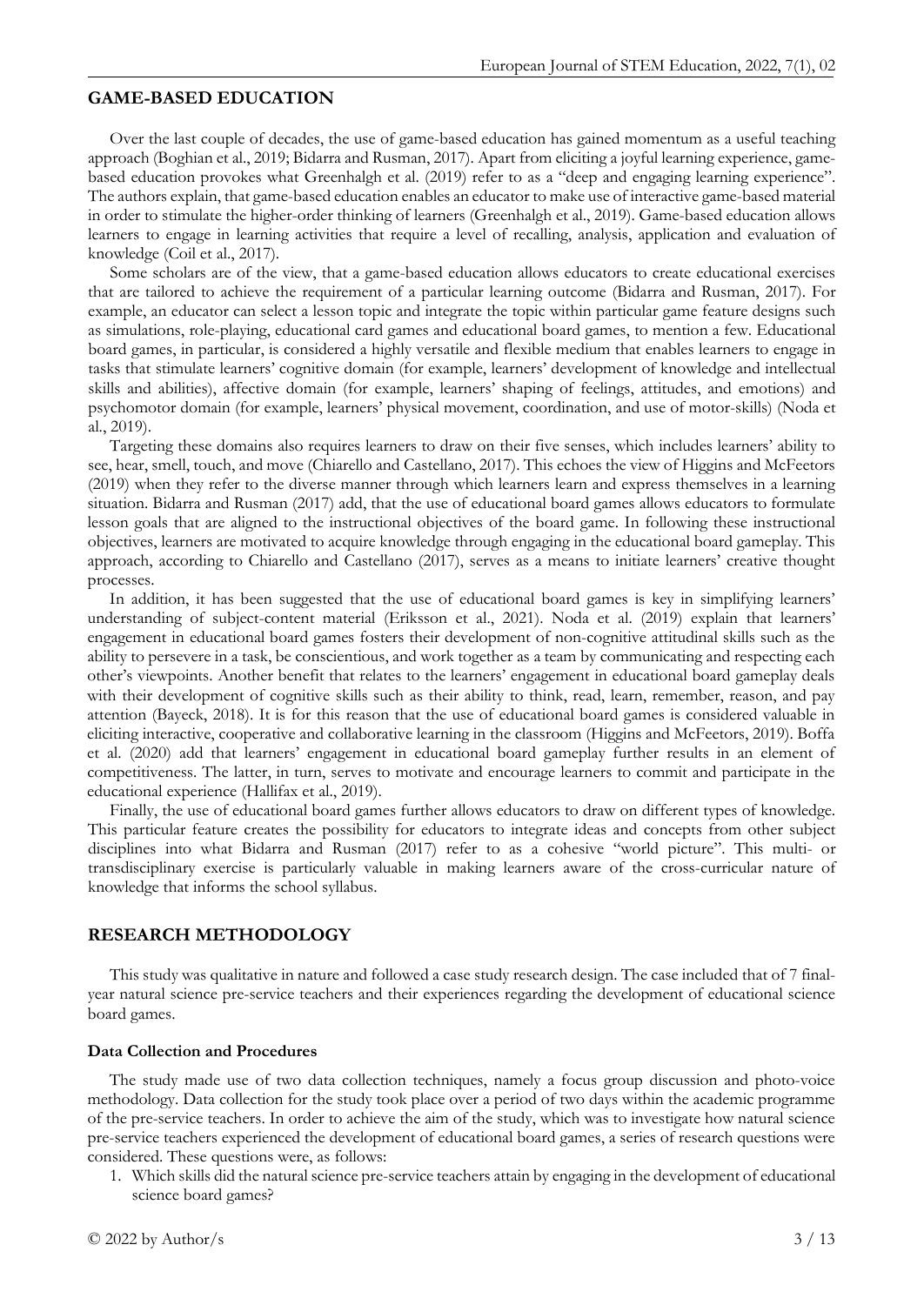- 2. What were the natural science pre-service teachers' most enjoyable experiences in developing educational science board games?
- 3. What were the natural science pre-service teachers' least enjoyable experiences in developing educational science board games?

The purpose for making use of a focus group discussion was two-fold. In the first instance, the focus group discussion allowed the natural science pre-service teachers to respond to the three research questions of the study. In the second instance, the focus group discussion enabled the natural science pre-service teachers to present their education board games that they have developed to their fellow peers. Characteristic of the focus group discussion, was the free flow of information sharing that commenced through open dialogue and narratives between the researcher and the participants (Gawlik, 2018). In following the focus-group discussion, the pre-service teachers had the freedom to share their subjective views and opinions that relate to the three research questions posed. In following the focus group discussion, my role as researcher was merely to stimulate and facilitate discussions that centred around the three research questions. The verbal responses that derived from the focus group discussion was audio recorded. The audio recording of the focus-group discussion was made secure and password protected. None of the names of the participants where mentioned, instead pseudonyms where used to ensure anonymity in the study. The qualitative data that derive from the focus group discussion was analysed through the use of thematic content analysis whereby the data was verbatim transcribed, thematically coded and categorised as themes.

Apart from the focus group discussion, a photo-voice methodology was also employed as a means to capture rich qualitative data in the form of photographic evidence. Photo-voice methodology is a visual data collection method that allows research participants to make use of photographs to support their individual views and opinions (Wang and Burris, 1997). For this study, the natural science pre-service teachers where encouraged to use photographic evidence of their educational board games that they have developed to support their individualised responses to the three research questions posed. In doing so, a correlation was established between the verbal responses from the focus group discussion and the visual photographic evidence offered by the pre-service teachers. This approach allowed for an in-depth exploration and interpretation of the participants' responses, which promoted the aspect of triangulation in the study.

#### **Trustworthiness in the Study**

Methodological rigor in the study was considered through drawing on measures such as "confirmability", "credibility" and "neutrality" (Creswell and Creswell, 2017). Confirmability, which is the degree to which findings of the study can be confirmed by others, was established through the open-dialogue that surfaced between the researcher and the pre-service teachers during the focus group discussion. The use of photo voice methodology, as another data collection technique, further promoted the confirmability of the data. Credibility and neutrality were confirmed through the researchers' prolonged interactive engagement with the 7 pre-service teachers in the focus group discussion that took place over the course of a day. Also, the findings of the study were also shared with the team of pre-service teachers to ensure that the data were accurately identified, interpreted and described.

#### **Research Setting and Participants**

The research site was situated in a school of education at a selected South African university. The School of Education offers a Bachelor of Education degree with areas of programme specialization in primary and secondary school teaching. From this research site, the population of the study included pre-service teachers who studied for a Bachelor of Education degree. From this population, a purposive sample of 7 final-year pre-service teachers who specialised in the teaching of the subject natural science, opted as participants for the study. All 7 participants identified specialised in primary school teaching.

#### **Positionality of the Researcher**

Positionality "reflects the position that the researcher has chosen to adopt within a given research study" (Savin-Baden and Major, 2013:71). Positionality requires the researcher to acknowledge and locate their views, values, and beliefs in relation to the research process (Goacher et al., 2017). Positionality is normally identified by locating the researcher in terms of the subject under investigation, the research participants and the research context.

In this study, I acknowledged my combined roles as researcher and module lecturer of the 7 final year natural science pre-service teachers. Given these combined roles, I was aware of potential power imbalances that might have existed between myself as module lecturer and researcher and my students whom served as the research participants of the study. With this in mind, I was prompted to be cautious of power-dynamics and forms of intimidation that could have existed between myself and the research participants. By no means did my role as module lecturer affect the ethical processes in this study. In addition, my role as module lecturer also did not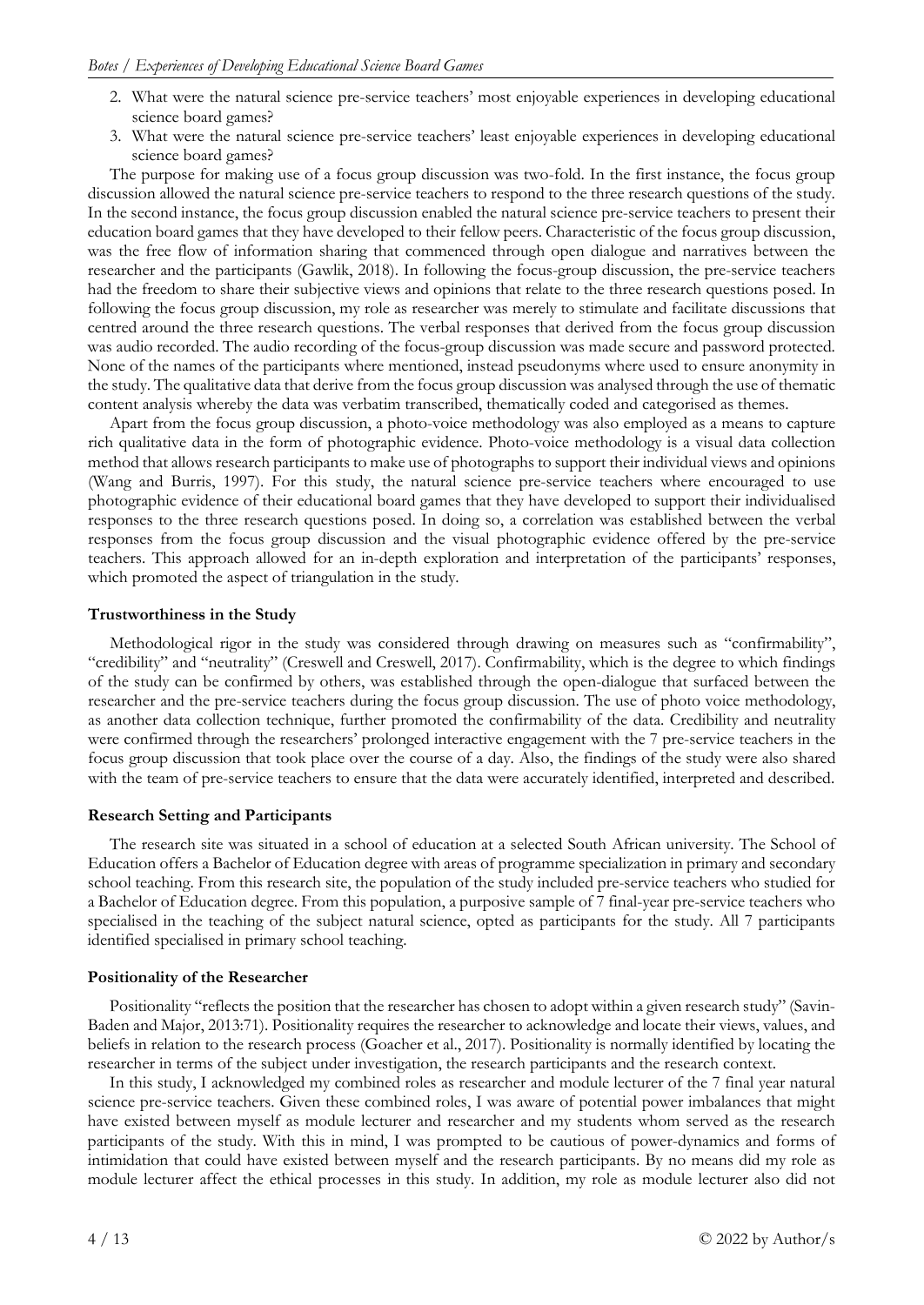influence the participants to partake in this study since the participants had the right to form part of the study on a voluntary basis.

### **Ethics**

Permission for this study was granted by the Postgraduate Research Ethics Committee of the University of the Free State (Ethical clearance number-UFS-HSD2018/0073). The natural science pre-service teachers, who from now onwards will be referred to as the research participants of the study, were consulted in advance to give their consent to participate in the study. The participants were assured confidentiality throughout the study and they were also allowed the right to withdraw from the study at any time. A consent form was drawn up and each of the participants signed the consent form. All of the signed consent forms were archived for record purposes.

# **RESEARCH RESULTS**

The verbal responses from the focus group discussion and the photographic evidence of the educational science board games that the pre-service teachers developed, yielded rich qualitative data. **Table 1** provides a synopsis of the main themes with supportive categories that emerged from the data. The table further aligns the themes and corresponding categories with the three research questions of the study. Following this synopsis, an in-depth interpretation and description of the empirical data will be provided.

| Table 1. Synopsis of the themes and categories that emerged from the three research questions |  |  |  |  |  |  |  |
|-----------------------------------------------------------------------------------------------|--|--|--|--|--|--|--|
|-----------------------------------------------------------------------------------------------|--|--|--|--|--|--|--|

| <b>Research questions</b>                                                                         | Themes                                                  | Categories                                                                       |  |  |  |
|---------------------------------------------------------------------------------------------------|---------------------------------------------------------|----------------------------------------------------------------------------------|--|--|--|
|                                                                                                   | 1.1. Skills related to individual                       | Practices related to creativity & improvisation                                  |  |  |  |
|                                                                                                   | development                                             | Practices related to planning & organisation                                     |  |  |  |
| 1. Which skills did the natural science                                                           |                                                         | Displaying patience & commitment in designing the                                |  |  |  |
| pre-service teachers attain by engaging                                                           |                                                         | board game                                                                       |  |  |  |
| in the development of educational                                                                 | 1.2. Skills related to professional teacher             | Selecting appropriate natural science content for the                            |  |  |  |
| science board games?                                                                              | development                                             | board game                                                                       |  |  |  |
|                                                                                                   |                                                         | Formulating applicable questions to test learners'                               |  |  |  |
|                                                                                                   |                                                         | understanding of natural science subject content                                 |  |  |  |
|                                                                                                   |                                                         | knowledge                                                                        |  |  |  |
|                                                                                                   | 2.1. Physical design of board game                      | Following a hands-on design approach                                             |  |  |  |
|                                                                                                   |                                                         | Improvisation with recycled goods                                                |  |  |  |
| 2. What were the natural science pre-                                                             |                                                         | Setting instructions                                                             |  |  |  |
| service teachers' most enjoyable                                                                  | 2.2. Pedagogical content knowledge                      | Structuring questions                                                            |  |  |  |
| experiences in developing educational                                                             | development                                             | Evaluating learners' practical process skills                                    |  |  |  |
| science board games?                                                                              |                                                         | Establishing an inquiry-based teaching and learning                              |  |  |  |
|                                                                                                   |                                                         | experience                                                                       |  |  |  |
|                                                                                                   | 2.3. Prototyping the educational science                | Testing the functionality of the board game with                                 |  |  |  |
|                                                                                                   | board game                                              | peers                                                                            |  |  |  |
| 3. What were the natural science pre-                                                             | 3. Issues associated with the design and                | Unavailability of resources to develop the board game                            |  |  |  |
| service teachers' least enjoyable<br>experience in developing educational<br>science board games? | implementation of the educational<br>science board game | Inability to use the board game in an authentic "real-<br>life" teaching setting |  |  |  |

### **Responding to the Research Question 1-Which Skills Did the Natural Science Pre-Service Teachers Attain by Engaging in the Development of Educational Science Board Games?**

The first research question sought to determine "Which skills did the natural science pre-service teachers attain through engaging in the development of educational science board games?" In posing this question to the 7 participants in the focus group discussion, two themes emerged. These themes were identified as "skills related to individual development" and "skills related to professional teacher development". These two themes are briefly described next.

# Theme 1.1. Skills related to individual development

An analysis of the verbal responses of the participants during the focus group discussion revealed that they encountered a level of personal skill development. To be specific, the research participants reported that their involvement in the development of educational science board games enabled them to practice aspects of "creativity" and "improvisation" in terms of the actual design and development of the educational board game. This can be found in the following response: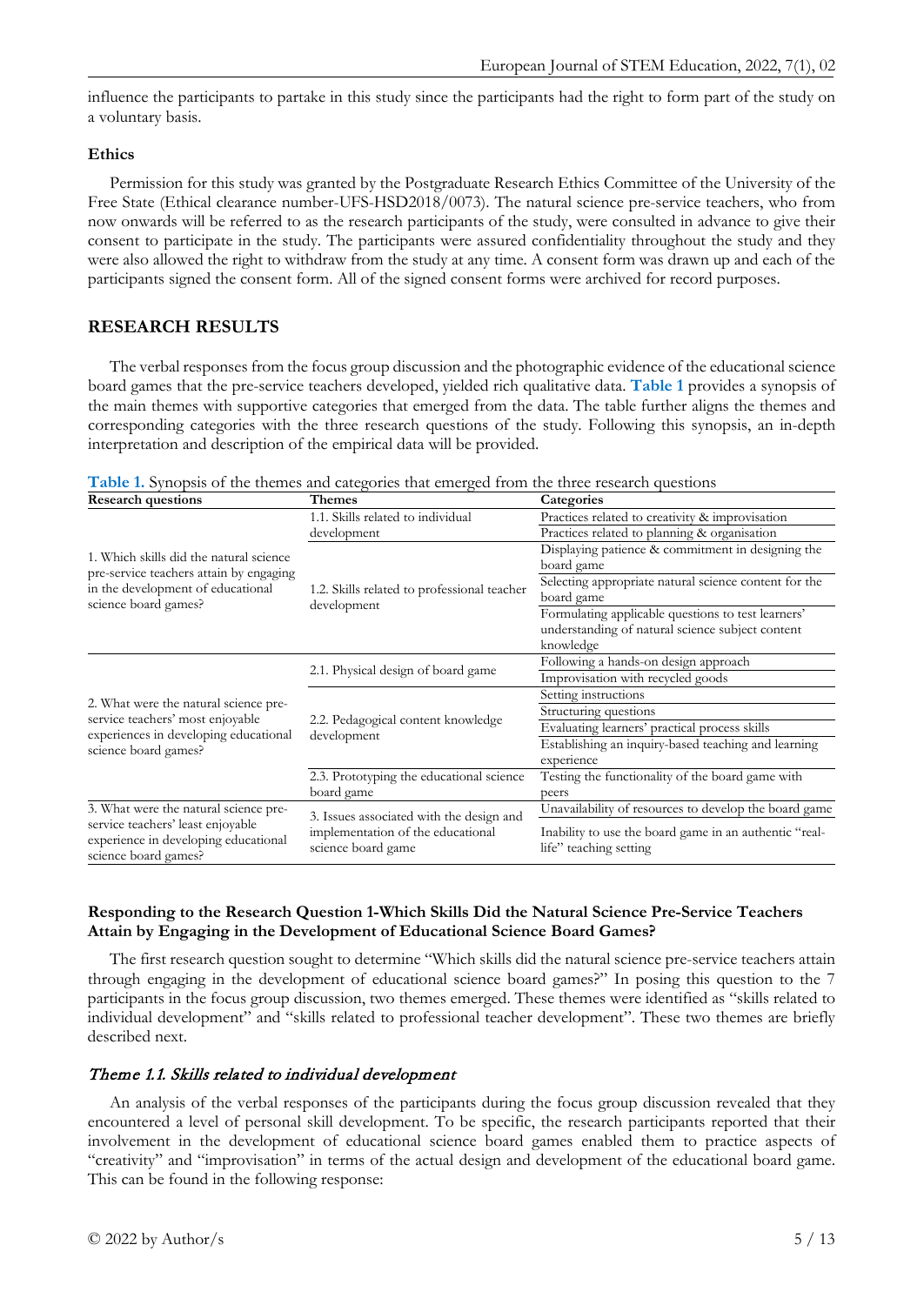A teacher should have various skills in their teaching toolbox, one including being creative. By planning and making the board game I tapped into my creative skill as well as developed my creative skill. I am now aware of much more creative and interesting ways to teach/assess learners' knowledge informally as well as formatively (Participant 3).

### Another participant mentioned the following:

I learned the skill of improvising and planning, using what I have to my disposal to create the board game, for example, using old boxes and cheap affordable materials to create the board game. I also developed an artistic skill of creatively using old materials to make the board game (Participant 5).

Both responses by participants 3 and 5 suggest that the task to develop an educational science board game required a level of creativity, improvisation, planning and organization. In support of these verbal responses, photographic evidence of a board game developed by participant 7 resembles the level of creativity, improvisation, planning and organisation that the task required (**Figure 1**).



**Figure 1.** "SCIENCE 360"-A board game developed by research participant 7

In support of the photographic evidence provided by the participant, the description below depicts the level of creativity, planning, improvisation and organisation that were required to design and develop the board game of participant 7. The educational science board game titled "SCIENCE 360" shown here requires learners to compete cooperatively in pairs. The game requires learners to throw a die to determine the number of space/s their team token should move on the board game. Once moved to a certain spot, learners are expected to engage with game cards that contain a variety of questions that tests their knowledge on various natural science topics. To be specific, a closer look at the centre of the board game reveals interesting game cards with catchy labels such as "What am I?", "danger zone!", "picture perfect" and "let's hit the lab". What adds to the creativeness of the game, is that when the game token lands on for instance the question mark icon, then learners are expected to pick up the "what am I?" card. The particular set of cards that form part of the "What am I?" category, requires learners to provide the correct biological term for various biological definitions, thus testing the learners' content knowledge of the subject natural science. Moreover, if the token lands on the "danger zone!" icon, then learners are expected to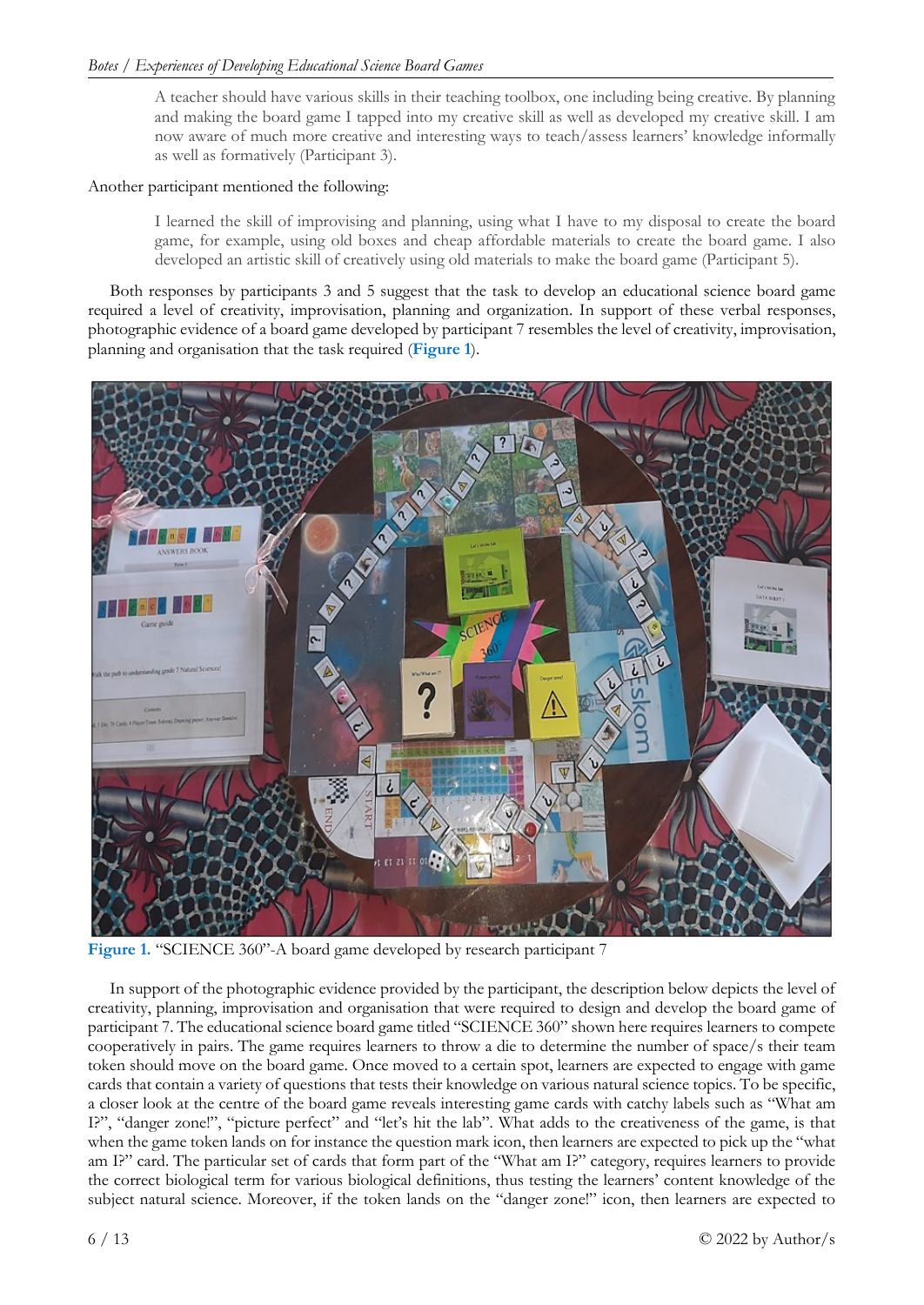explain certain scientific phenomena in a more descriptive manner, hence allow for the testing of learners' deeper understanding of natural science content knowledge. The opportunity also exists for pairs to land on the "picture perfect" icon. By landing on this icon would require learners to engage in scientific drawings, thus testing the learners' ability to make accurate visual drawings of relevant science topics with complementary labels. Finally, the board game also allows learners to land on the "let's hit the lab" icon. By landing on this icon, learners will be required to draw graphs and tables and interpret scientific data.

# Theme 1.2. Skills related to professional teacher development

The participants' responses to the first research question further suggested that they encountered a level of professional teacher development. In particular, it was reported that their engagement in the task enabled them to display a level of "patience", "commitment" and "dedication" in developing an educational science board game that is "presentable" and would allow learners to "engage in a meaningful learning experience". This can be found in the following two responses.

I had to be very patient in making this game to ensure that everything comes together, and the game looks presentable, from drawing the background to finally pasting the rest of the game (Participant 1).

A similar response was shared by another participant when it was mentioned that:

I had to be very committed in developing the board game. There is a lot of thinking that went into the board game so I had to be dedicated in making the best possible board game that will engage my learners in meaningful learning (Participant 7).

In addition, their responses to the first research question further revealed how their involvement in the development of educational science board games complemented the development of pedagogical content knowledge as a professional teacher skill. Participants 2 and 7 recalled how the task to develop educational science board games challenged them to select topics and formulate questions that are relevant to the subject-syllabus of natural science. This is supported by the following views:

I had to summarise the whole two term's work into 20 short questions and I believe that my summarising skills were developed in the process (Participant 2).

This was similarly the case with participant 7, when it was mentioned that:

I had to make certain judgements on which type of content I should use that would suit the board game and also make judgements in between the kind of questions to ask from the content. (Participant 7).

To support the verbal responses provided by participants 2 and 7, photographic footage of the educational science board game developed by participant 5 was considered. A closer look at the board game titled "Caught in the web" (see **Figure 2** and **Figure 3**) confirms that the participant selected content topics that related to "plants", "animals" and "insects". These topics inform the natural science syllabus at primary school level. One further finds that participant 5 formulated written questions such as "If a plant did not have a stem, would it be able to grow upright?" and "In which habitat is this specific insect found?"



**Figure 2.** "Caught in the Web" board game instructions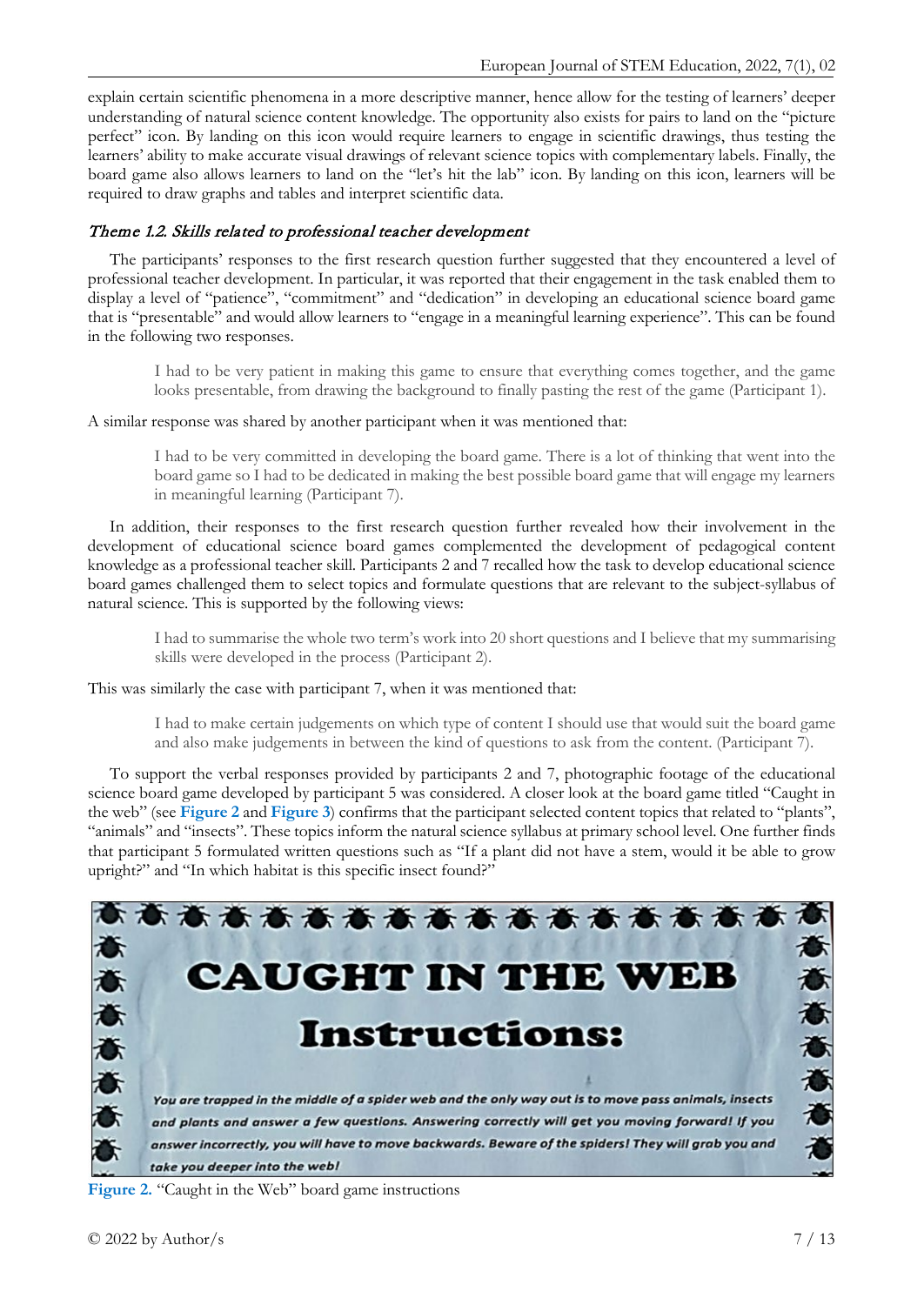



The verbal responses provided by participants 2 and 7, as well as photographic footage provided by participant 5 suggest, that their engagement in the task to develop and educational science board game challenged their ability to select relevant topics and formulate written questions that are associated with the natural science subject syllabus. The latter is considered a key teacher attribute that a natural science educator should possess.

More photographic evidence was provided by participant 3 that demonstrates the participant's ability to formulate different question types such as completion questions (for example, "fill in the missing word that related to the picture"), short response questions (for example, "is the shelter shown in no. 34 a natural or a man-made object?") and explanation questions (for example, "look at the picture and explain what is mean by the word predator") (**Figure 4**).

| 12.                                                                                                                                                                                                                                               |                                                                       |                                                                                                                                                             |                                                                                                           |                                                                  |                                                           |                                                                                                                                                |                                                                                                                                |
|---------------------------------------------------------------------------------------------------------------------------------------------------------------------------------------------------------------------------------------------------|-----------------------------------------------------------------------|-------------------------------------------------------------------------------------------------------------------------------------------------------------|-----------------------------------------------------------------------------------------------------------|------------------------------------------------------------------|-----------------------------------------------------------|------------------------------------------------------------------------------------------------------------------------------------------------|--------------------------------------------------------------------------------------------------------------------------------|
| What does a sea and river Define the term indigenous In which habitat do an What food do an impala<br>stammop ni sveri tetrider<br>12.<br>identify the following<br>When African wild dogs                                                        | impala live in?<br>N have been 5                                      | eat?<br>13.<br>Why is this habitat                                                                                                                          | 15.<br>Describe how an impala<br>look.<br>14.                                                             | 6.<br>How does an impala<br>camouflage?<br>15.                   | Ω.<br>You have been 18<br>promoted to<br>16.              | How do a Knysna Turaco<br>camouflage themselves?                                                                                               | What do a Knysna Turaco<br>eat in the forest?                                                                                  |
| animal that stay in the<br>hunt, why are they not<br>grassiand habitat and<br>easily seen?<br>savannah which has<br>grassiands and trees.<br>20                                                                                                   | Let's go<br>back to<br>the start<br>21                                | important?                                                                                                                                                  | Name two predators in this<br>habitat.                                                                    | Mention three things<br>animals get from this<br>Publicat.       | predator means.                                           | 17.<br>Explain what the word When do forest habitat get<br>rain?                                                                               | Describe the weather in<br>forest habitats.                                                                                    |
| Look at the picture below Fill in the missing word<br>related to the picture in 19 <sub>1</sub> related to the picture in 19. related to the picture in 19.<br>The warthog's shelter is a largarthogs need a safe place<br>under the<br>procured. | Fill in the missing word<br>ibles   burrow   predato<br>to have their | 22<br>Fill in the missing word<br><b>Literator Epredator</b><br>Warthogs are in danger<br>from:<br>like lions<br>and leopards if they sleep in<br>the open. | 23<br>List four animals, birds of<br>insects that make shelters<br>with material from the<br>environment. | 24<br>Define the term natural<br>structure.                      | 25<br>Define the term wildlife<br>rehabilitation centre.  | 26<br>You have been 31<br>promoted to:                                                                                                         | 27<br>Where do owls live?                                                                                                      |
| $\frac{29}{22}$ have been 22<br>28<br>Is an own shelter natural off<br>human made?                                                                                                                                                                | 30<br>Its a bee's shelter natural or<br>uman m. /27                   | 31<br>Which kind of shelters do<br>bids live in which are kept<br>at home? Is it natural or<br>human made?                                                  | 32<br>Which kind of animal lives<br>In the shelter below?                                                 | 33<br>Is the shelter show in 32<br>natural or made by<br>humans? | 34<br>Which kind of animal lives<br>in the shelter below? | 35<br>Is the shelter shown in 34<br>natural or made by<br>humano7                                                                              | Ducus the shape and size<br>of the shelter below.                                                                              |
| 37<br>38<br>What is a shelter?<br>Why do animals need<br>shelters?<br>There are two main types of<br>structures. Name them.                                                                                                                       | 39<br>What is a frame structure<br>made of?                           | 40<br>Give three examples of<br>frame structures.                                                                                                           | Briefly, elaborate on shell<br>structure?                                                                 | 42<br>Give three examples of shell<br><b>ISTUCTURES</b>          | $\frac{43}{700}$ here been 49<br>promoted to              | 44<br>Many animals like<br>elephants, giraffe and bucks<br>do not make their own<br>shelters. What do they use<br>as a shelter for protection? | 45<br>Where do animals, birds<br>and insects in the wild ge<br>material to make their<br>shelters?                             |
| 47<br>49<br>Which kind of materials can<br>humans use when they<br>make animal shelters?<br>Name 3.<br>GC<br>BAC                                                                                                                                  | Look at the two dog<br>keevwali                                       | <b>Thich kennel in 49 has a</b><br><b>Pett</b> atructure and which<br>ine has a shell structure?<br>Explain your answer.                                    | зт<br>What material is each<br>kennel in 49 made out of?                                                  | Elaborate on the size and<br>shape of each kennel in 49          | Look at the structures<br>below.                          | You have been $50$                                                                                                                             | From the picture in S3.<br><b>Identify:</b><br>a) Two frame structures<br>And<br>b) Two shell structures.<br>$\sim$ 1 $\sigma$ |

**Figure 4.** An education science board game inspired by "snakes and ladders"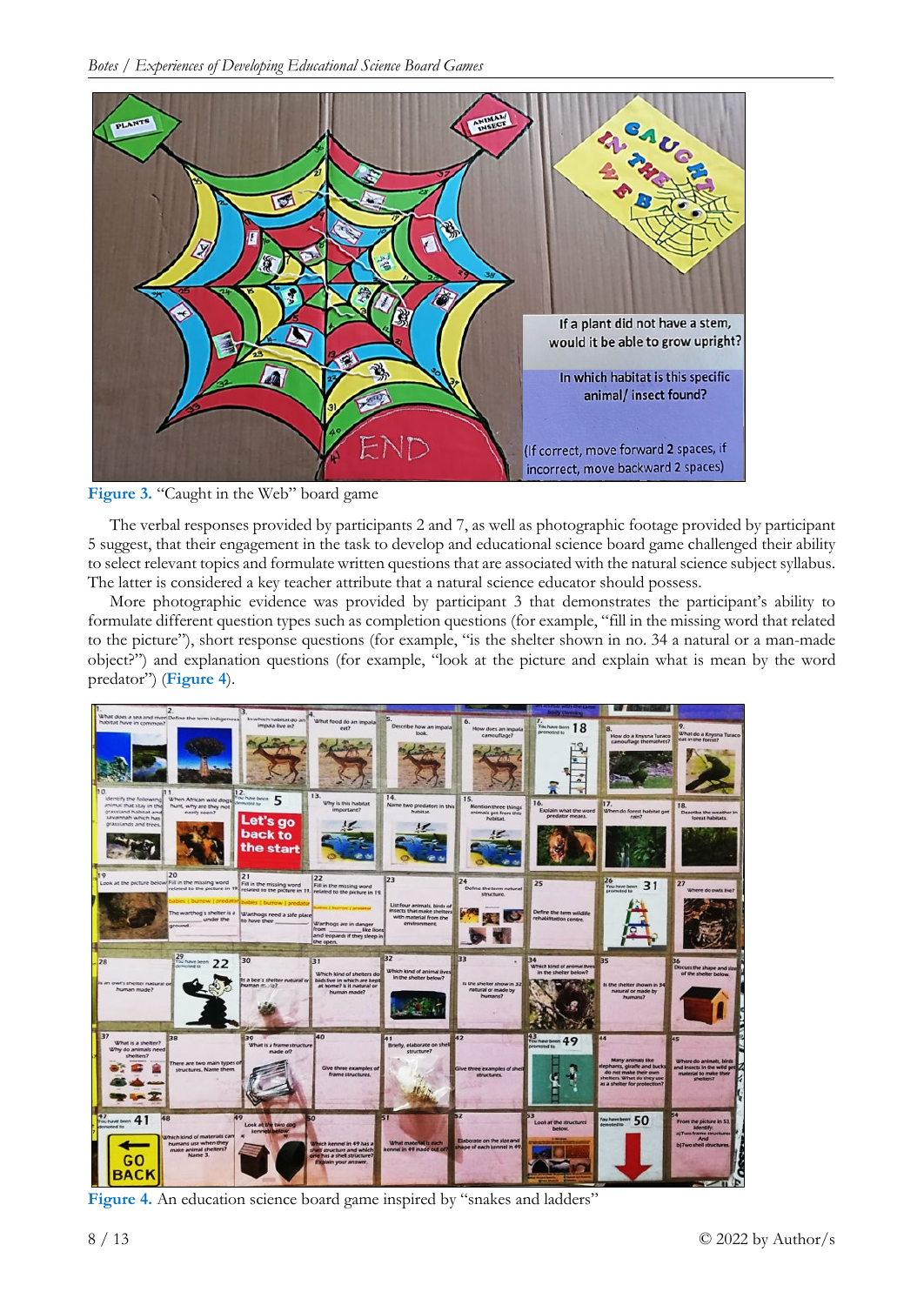## **Responding to the Research Question 2-What Were the Most Enjoyable Experiences in Developing Educational Science Board Games?**

The purpose of the second research question was to establish the participants' most enjoyable experiences in developing educational science board games. In posing this question to them, four themes emerged from the focus group discussion. Positive experiences, in this regard, were linked to themes that dealt with the "physical design of the science board game", "developing pedagogical content knowledge" and finally "prototyping the science board game with their significant others".

# Theme 2.1. Positive experiences related to the physical design of the board game

The processes involved in the physical design and development of the board games were seen in a positive light, as witnessed in the following response:

The most enjoyable aspect of the game was searching for pictures about the topics and look for interesting/fun facts, learning more about natural sciences and also creating the game, cutting and pasting pictures and designing a game that I would like to play and making the cards (cutting out the cards) (Participant 6).

Participant 5 was also able to share his/her positive experience regarding the physical design of the board game, as witnessed below:

It was also nice being able to use all the papers, magazines and cartons even old plastic milk bottles that I have not gotten rid of so I kind of turned it into something useful (Participant 5).

These two responses depict the level of creativity and improvisation that the participants had to display in their attempt to develop board games from recycled materials. From these responses, the assumption can be made that the participants were challenged to use existing information to create new knowledge, as participant 6 mentioned that he/she had to "search for pictures about topics" while also "looking for interesting fun facts". Apart from the task to use existing knowledge to create new knowledge, the physical "hands-on" design approach of the board game enabled participant 6 to utilise fine motor skills which required her to "cut and paste pictures" while also "cutting out cards for the game". The aspect of improvised thinking also came into play when participant 7 mentioned that he/she was able to make use of "papers, magazines, cartons and old plastic milk bottles" to design the board game.

# Theme 2.2. Positive experiences related to the development of pedagogical content knowledge

Another positive experience that was reported on dealt with the participants' on-going development of pedagogical content knowledge. Participants 1 and 6 mentioned how the project impacted their ability to "create instructions", "develop questions", "evaluate learners' development of science process skills" and "promote the idea of scientific reasoning". Participant 6 had the following to say:

I enjoyed the fact that I could set my own instructions for the questions and design relevant NS questions with answers for the cards. There are easy ones and tricky ones. So my board game will test learners' different intelligences so that no learner is left behind. They will really enjoy it, even the dice is large and spongy, it's an unusual dice and might make learners laugh but it will work well (Participant 6).

In the same vein, participant 1 similarly expressed that:

The most enjoyable aspect is that although it is a board game, the learners will still be engaged in things like hypothesis testing, establishing variables, making calculations and drawing conclusions. So it's basically a mix of fun and scientific reasoning (Participant 1).

Both these responses suggest that the participants had to draw on their pedagogical content knowledge in order to develop the education board game. In the first instance, participant 6 confirmed that the development of the board game allowed her to apply her mind in terms of "structuring relevant instructions on how to play the board game". In addition, participant 6 also had to brainstorm applicable questions to test the learners' content knowledge of the subject natural science. Participant 6 further explained, that some questions of her board game were "easy ones" while other questions "were tricky ones".

This particular response makes it apparent that participant 6 is cognisant of the different levels of questioning as pronounced in Bloom's taxonomy. Participant 1 also made claims about pedagogical content knowledge when she mentioned how she intend to engage learners in scientific reasoning through "hypothesis testing", "clarifying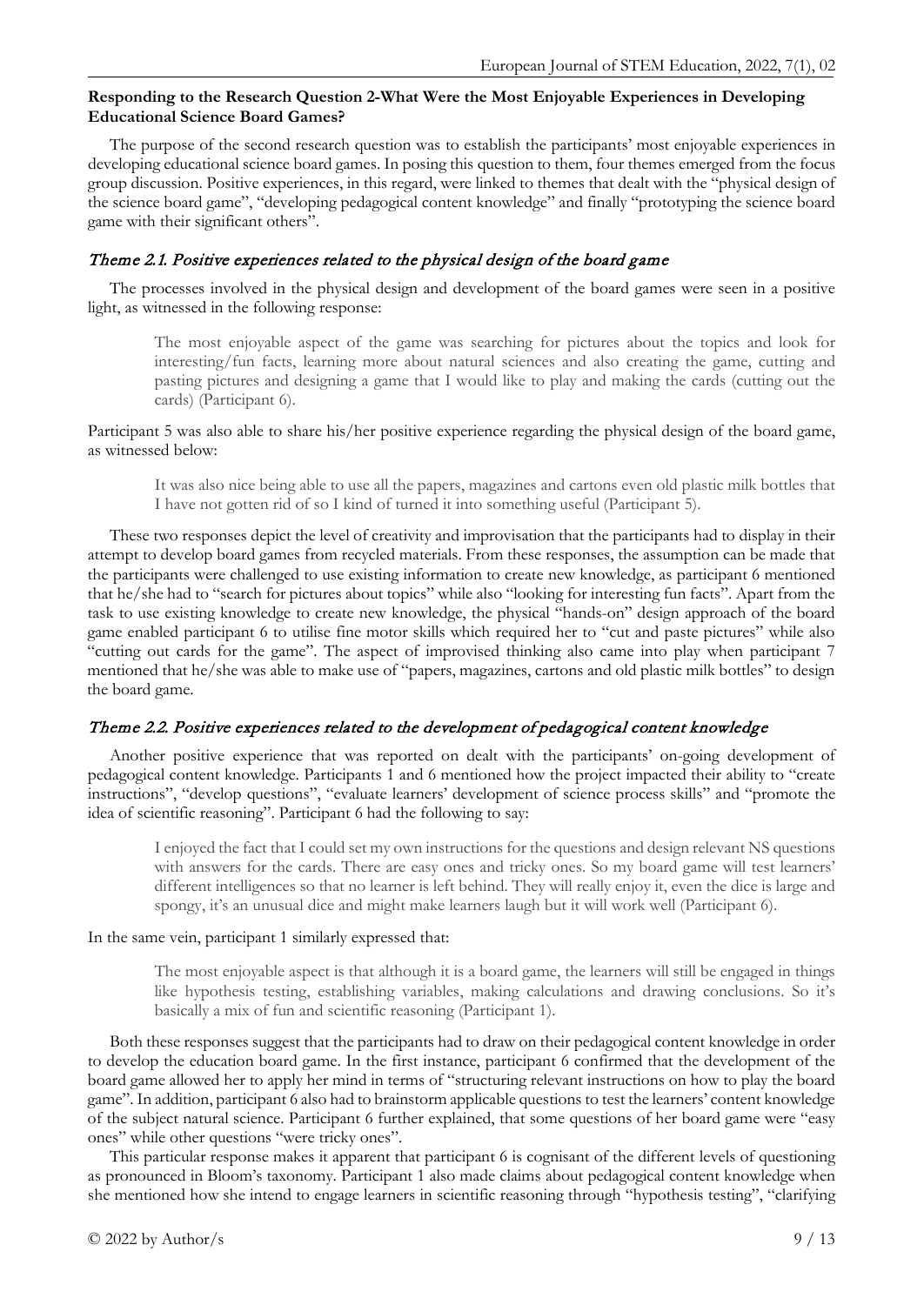variables", "making calculations" and "drawing conclusions". His/her reference to these aspects of scientificreasoning makes one belief that the participant wishes to promote inquiry-based learning amongst the learners.

## Theme 2.3. Positive experiences related to the prototyping of the board game

Another positive experience that was captured dealt the ability of the participants to test the functionality of the board game with their fellow peers and significant others. This was confirmed when participant 3 mentioned that:

Playing a game with my siblings was quite cool. This made me check if the questions asked on the game clear enough for learners to attempt them (Participant 3).

### Participant 2 similarly felt that:

This project allowed me to brag a bit with my hard work since I could play the game with my roommate just to check if it works (Participant 2).

Both participants 2 and 3 elaborated on the extent to which they were able to "pilot" the functionality of their educational science board game with their peers and significant others. Surprisingly, the piloting of the board game also had a positive impact on their teacher image. This is supported by the phrases "was quite cool–participant 6" and "I could brag a bit with my hard work–participant 2".

### **Responding to the Research Question 3-What Were the Least Enjoyable Experiences in Developing Educational Science Board Games?**

In order to portray a comprehensive picture of the participants' experiences further required a reflection on the least enjoyable experiences regarding the board game development process. Their responses to this question pointed to a prominent theme titled "issues associated with the design and testing of the board game".

### Theme 3.1. Issues associated with the design and testing of the board game

Initially, the participants perceived the physical design of their board games from recycled goods in a positive light. However, this was not the case with all of the participants. Some of the participants expressed their frustration with the practical design of the board game due to the unavailability of relevant materials, as witnessed in the extract below:

At the start I had nice ideas to develop the game. But I was also caught off-guard by not having all the stuff needed to make the board game as creative as possible (Participant 5).

The response provided by participant 5 suggests that a shortage of materials restricted his/her ability to develop the board game in a creative manner. Apart from the issue associated with the lack of materials to design the board game, another participant vented his/her frustration in not being able to use the board game in an authentic teaching setting, as witnessed below:

I really wanted to test the board game out during my teaching practice. I mean it was such a mammoth task to create the thing, why not test it? (Participant 1).

# **DISCUSSION OF FINDINGS**

In the context of natural science teacher education, the expectation is that pre-service teachers that are specializing in the teaching of primary school natural science, ought to make use of a teaching approach that will allow them to engage learners in a joyful yet meaningful science learning experience (Bidarra and Rusman, 2017; Hoy, 2018). One such teaching approach to be considered is referred to as board game-based education (van Roy and Zaman, 2018). Board game-based education in the context of natural science education, allows the educator to teach relevant topics associated with the subject syllabus of natural science through engaging learners in interactive learning materials such as educational science board games (Muell et al., 2020; Huizenga et al., 2017).

As a teaching approach, the use of educational science board games is characterised by different forms of learning namely cooperative learning, cooperative learning and problem-based learning (Ladur et al., 2018). In exposing learners to such forms of learning results in what Higgins and McFeetors (2019) recall as higher-order thinking. It is with these learning benefits in mind, that scholars such as Bidarra and Rusman (2017) and Ofosu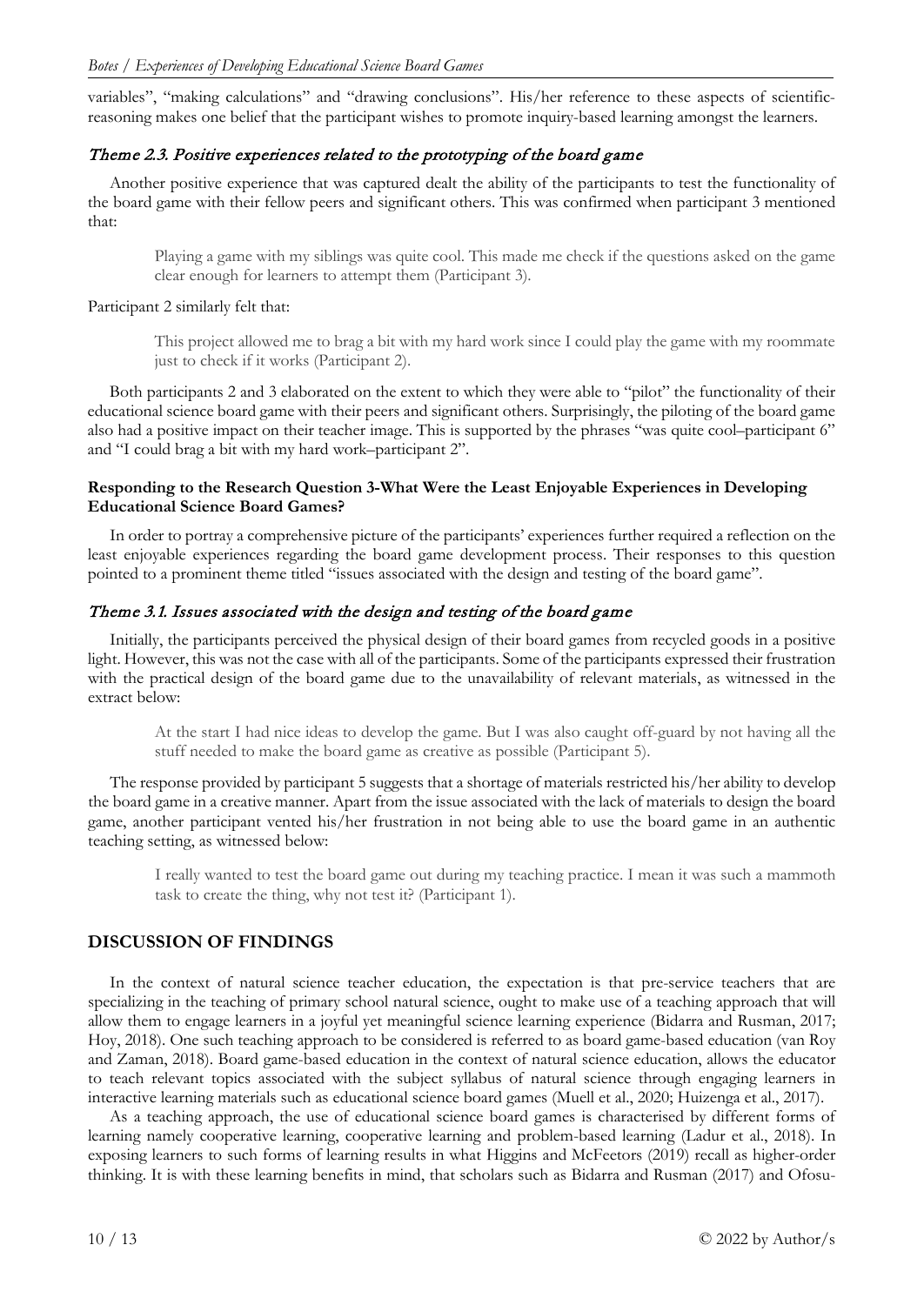Ampong (2020) call upon initial teacher education programmes to be intentional in developing primary school preservice teachers' ability to integrate a board game-based teaching approach in their natural science teaching practice.

In the School of Education at a selected South African university, a group of 7 final-year natural science preservice teachers were tasked to design and develop their own educational science board games that were underpinned by the pedagogical principles of board game-based education. Given this task, this study was interested in unravelling how the natural science pre-service teachers experienced the development of the educational science board games. The natural science pre-service teachers' personal reflections touched base on the different types of skills which they have developed, as well as the most enjoyable and least enjoyable experiences of engaging in the development of educational science board games. In the first instance, from the focus group discussion it was revealed how their engagement in developing the board games shaped practices that relate to "creativity", "improvisation", "innovation", "planning" and "organization".

Additionally, the participants also reported how their engagement in this project shaped professional teacher qualities such as being able to be "patient" and "committed" towards the design of a board game that is "presentable" and would allow for a "meaningful learning experience". Furthermore, they also reported how they could "select applicable topics" from the natural science school syllabus and "formulate written questions" to test learners' knowledge of natural science while playing the board game. Apart from these responses, three captured photographs (see **Figure 1**, **Figure 2**, and **Figure 3**) provided evidence of the level of skill and creativity that the participants displayed in developing the board games. This approach, aligns well with the expectation that preservice teachers who are specialising in the teaching of natural science should be able to demonstrate the skill to teach the subject in a creative and interesting manner (Huizenga et al., 2017).

Apart from reporting on the skills that they had developed, their reflections also touched base on some of the more enjoyable experiences in developing educational science board games. These positive experiences were linked to themes that dealt with "the physical hands-on design of the board game", their "development of pedagogical content knowledge" and their ability to "prototype the board game" with their peers. In terms of the physical hands-on design of the board game, the research participants expressed how they utilised low-cost and recycled goods to design their board games. This was confirmed by a participant who claimed that "It was nice being able to use all the papers, magazines and cartons even old plastic milk bottles that I have not gotten rid of and turn it into something useful–participant 5".

Another positive experience that derived from the focus group discussion dealt with their development of pedagogical content knowledge. To be specific, the research participants claimed that their engagement with the task to develop educational science board games challenged their ability to "create board game instructions for learners to follow", "formulate questions to evaluate learners' understanding of natural science knowledge within the board game" and "evaluate learners' development of practical process skills". This approach of linking natural science subject knowledge with teaching knowledge, is what Shulman (1987) decades ago referred to as pedagogical content knowledge.

The assumption can thus be made that the research participants were successful in infusing their natural science subject knowledge and pedagogical content knowledge through the medium of an educational board game (Ladur et al., 2018). This approach aligns well with the idea that educational science board games are considered a highly versatile and flexible medium that allows learners to be tested on the cognitive domain (learners' development of knowledge and intellectual skills and abilities), the affective domain (learners' shaping of feelings, attitudes, and emotions) and the psychomotor domain (learners' physical movement, coordination, and use of the motor-skills) (Liu et al., 2020). Using the concept of game-based learning in education. These domains form part of Bloom's taxonomy of instructional objectives (Noda et al., 2019).

#### **CONCLUSIONS AND IMPLICATIONS**

The purpose of the study was to report on the natural science pre-service teachers' experiences on the development of educational science board games. This was done to introduce and familiarise the natural science pre-service teachers to the notion of a board game-based teaching approach. A board game-based teaching approach, in the context of natural science education, allows for the teaching of science topics through the medium of interactive educational board games. The board games that the pre-service teachers developed allowed for the integration of natural science topics within board game mechanics, aesthetics and board game thinking. This approach allows learners to engage in a playful yet meaningful science learning experience. A board game-based teaching approach is in contrast with more conventional teaching approaches such as direct teaching (Majuri et al., 2018; Muell et. al., 2020).

Verbal responses from the focus group discussion and photographic evidence through the use of photo-voice methodology revealed how the pre-service teachers' engagement in the development of educational science board games impacted both their personal and professional skill development. The team of pre-service teachers also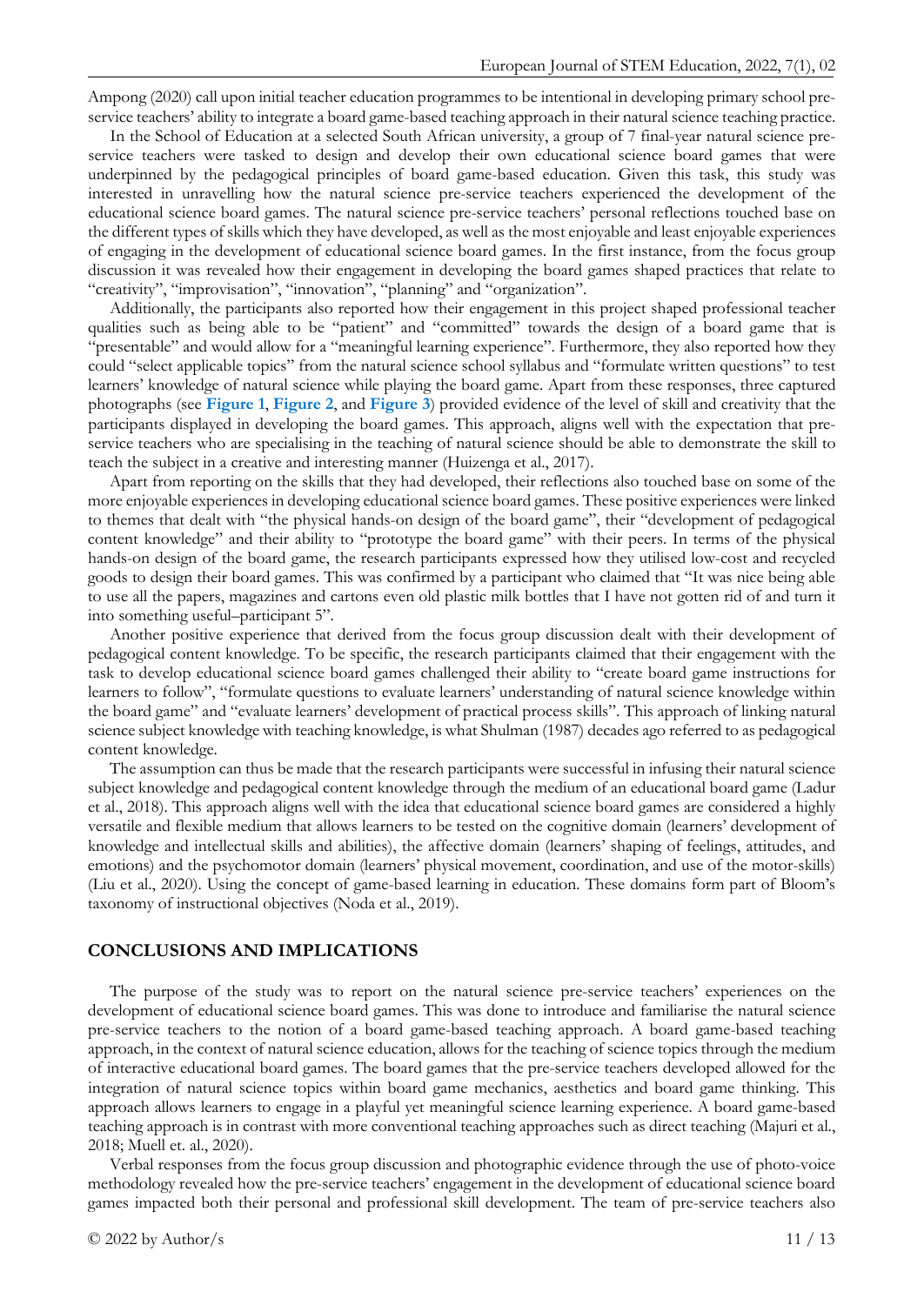expressed their positive experiences regarding the physical "hands-on" design of the board game, their development of pedagogical content knowledge and their ability to prototype their products with their peers. However, one could also learn from the pre-service teachers' less favourable experiences which they encountered in this regard. The necessity of materials to build to board game and the testing of the board game in a real-life teaching context are areas that require attention. On the other hand, given these issues raised this project did indeed make the pre-service teachers acknowledge the value of following a board game-based teaching approach teaching approach. Their engagement in this project did indeed spark their pedagogical thought processes in terms of putting the educational science board games into practice (Chiarello and Castellano, 2017).

Going forward, this study holds a series of implications for future research in the field of pre-service teacher development. Given the learning benefits tied to a board game-based teaching approach, future studies could focus on how educational board games could be tailored for other areas of subject specialisations, such as Mathematics, Technology and Social Science education. Future research could also investigate how pre-service teachers implement educational board games within a teaching practicum experience.

### **REFERENCES**

- Bayeck, R. Y. (2018). A review of five African board games: Is there any educational potential? *Cambridge Journal of Education*, 48(5), 533-552. <https://doi.org/10.1080/0305764X.2017.1371671>
- Berland, M. and Lee, V. R. (2011). Collaborative strategic board games as a site for distributed computational thinking. *International Journal of Game-Based Learning,* 1(2), 65-81. <https://doi.org/10.4018/ijgbl.2011040105>
- Bidarra, J. and Rusman, E. (2017). Towards a pedagogical model for science education: Bridging educational contexts through a blended learning approach. *Open Learning: The Journal of Open, Distance and E-learning*, 32(1), 6-20. <https://doi.org/10.1080/02680513.2016.1265442>
- Boffa, A., McFeetors, J. and Higgins, M. (2020). Are STEM games intended to be educative? *Journal of the Canadian Association for Curriculum Studies*, 18(1), 117-118. <https://doi.org/10.1002/bmb.2006.494034042644>
- Boghian, I., Cojocariu, V. M., Popescu, C. V. and Mata, L. (2019). Game-based learning. Using board games in adult education. *Journal of Educational Sciences & Psychology*, 9(1), 23-37.
- Chiarello, F. and Castellano, M. G. (2017). Board games creation as motivating and learning tool for STEM. *Educational Research and Development*, 2(3), 13-22. [https://doi.org/10.1007/978-3-030-29736-7\\_22](https://doi.org/10.1007/978-3-030-29736-7_22)
- Coil, D. A., Ettinger, C. L. and Eisen, J. A. (2017). Gut check: The evolution of an educational board game. *PLoS Biology*, 15(4), 5-19. <https://doi.org/10.1371/journal.pbio.2001984>
- Epstein, J. L. (2019). Theory to practice: School and family partnerships lead to school improvement and student success, in C. L. Fagnano and B. Z. Werber (eds), *School, family and community interaction* (pp. 39-52). New York: Routledge. <https://doi.org/10.4324/9780429305375-4>
- Eriksson, M., Kenward, B., Poom, L. and Stenberg, G. (2021). The behavioural effects of cooperative and competitive board games in pre-schoolers. *Scandinavian Journal of Psychology*, 2(3), 78-94. <https://doi.org/10.1111/sjop.12708>
- Gagné, R. M. (1985). *Conditions of learning and theory of instruction*. New York: Holt, Rinehart and Winston. Available at: <https://agris.fao.org/agris-search/search.do?recordID=US201300622339>
- Gawlik, K. (2018). Focus group interviews, in M. Ciesielska and D. Jemielniak (eds), *Qualitative methodologies in organization studies* (97-126). New York: Palgrave Macmillan. [https://doi.org/10.1007/978-3-319-65442-3\\_5](https://doi.org/10.1007/978-3-319-65442-3_5)
- Goacher, R. E., Kline, C. M., Targus, A. and Vermette, P. J. (2017). Using a practical instructional development process to show that integrating lab and active learning benefits undergraduate analytical chemistry. *Journal of College Science Teaching*, 46(3), 65-73. [https://doi.org/10.2505/4/jcst17\\_046\\_03\\_65](https://doi.org/10.2505/4/jcst17_046_03_65)
- Greenhalgh, S. P., Koehler, M. J. and Boltz, L. O. (2019). The fun of its parts: Design and player reception of educational board games. *Contemporary Issues in Technology and Teacher Education*, 19(3), 469-497. Available at: <https://www.learntechlib.org/primary/p/184644/>
- Hallifax, S., Serna, A., Marty, J. C. and Lavoué, E. (2019). Adaptive gamification in education: A literature review of current trends and developments. *Journal of Technology Enhanced Learning*, 3(12), 34-45. [https://doi.org/10.1007/978-3-030-29736-7\\_22](https://doi.org/10.1007/978-3-030-29736-7_22)
- Higgins, M. and McFeetors, J. (2019). Board games as play-full pedagogical pivots for STEM teaching and learning. *Journal of the Canadian Association for Curriculum Studies*, 17(1), 90-110.
- Hoy, B. (2018). Teaching history with custom-built board games. *Simulation*  $\breve{c}$  *Gaming*, 49(2), 115-133. [https://doi.org/10.1177/1046878118763624](https://doi.org/10.1177%2F1046878118763624)
- Huizenga, J. C., Ten Dam, G. T. M., Voogt, J. M. and Admiraal, W. F. (2017). Teacher perceptions of the value of game-based learning in secondary education. *Computers & Education*, 110(3), 105-115. <https://doi.org/10.1016/j.compedu.2017.03.008>